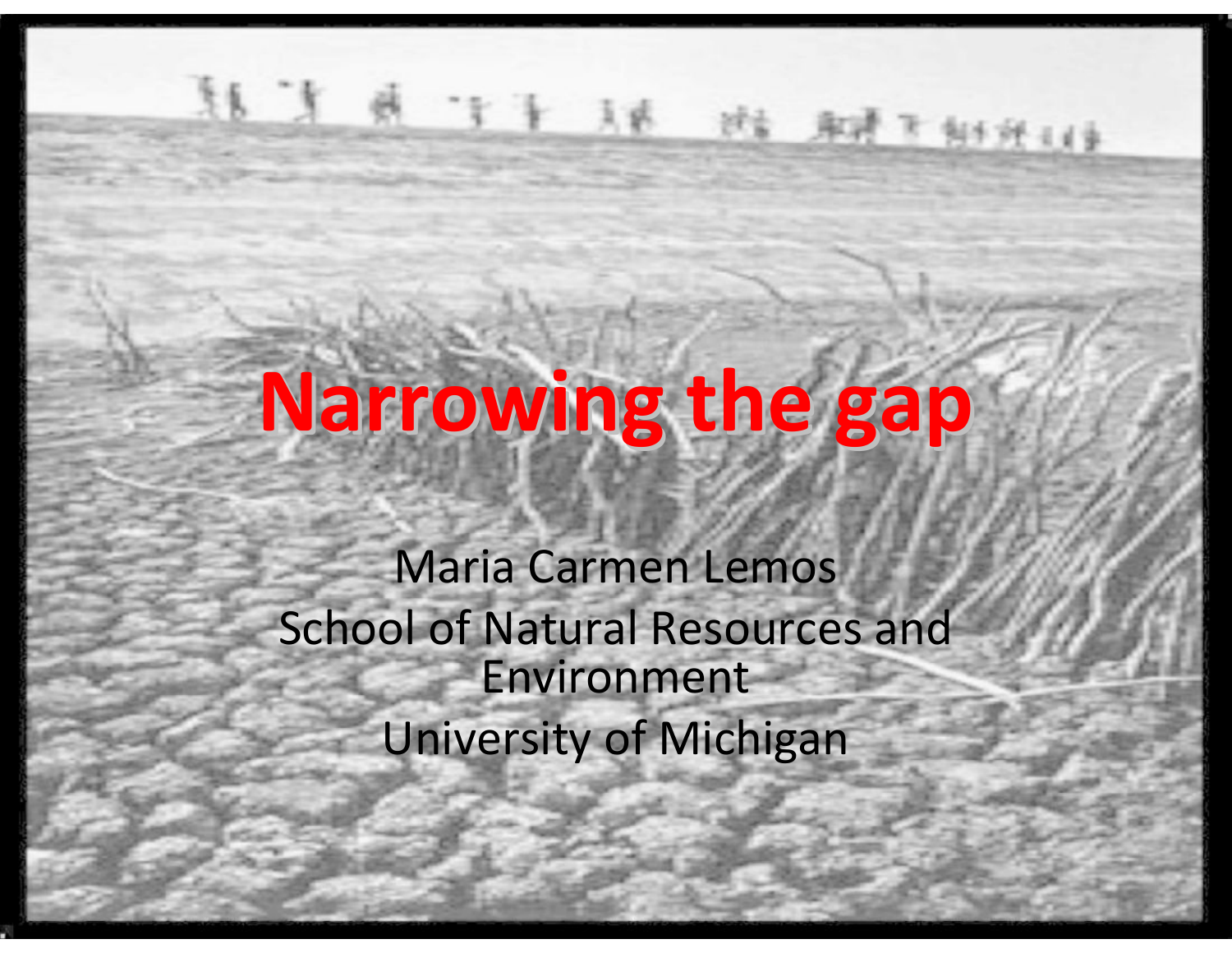## **Useful to Usable: why should we care?**

#### **More knowledge**



### **Better decisions**

**knowledge is available, accessible, and equitably distributed**



**System more adaptive**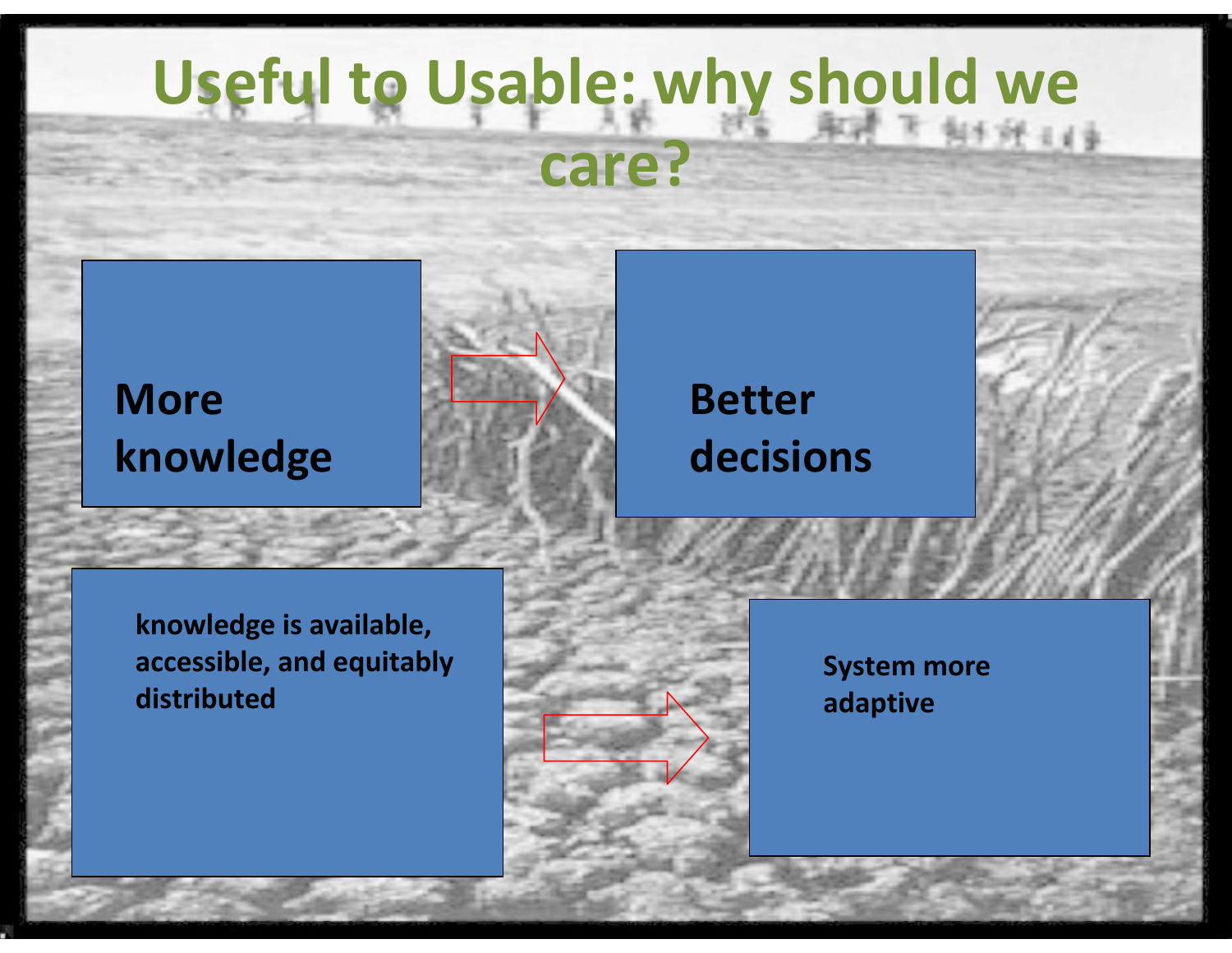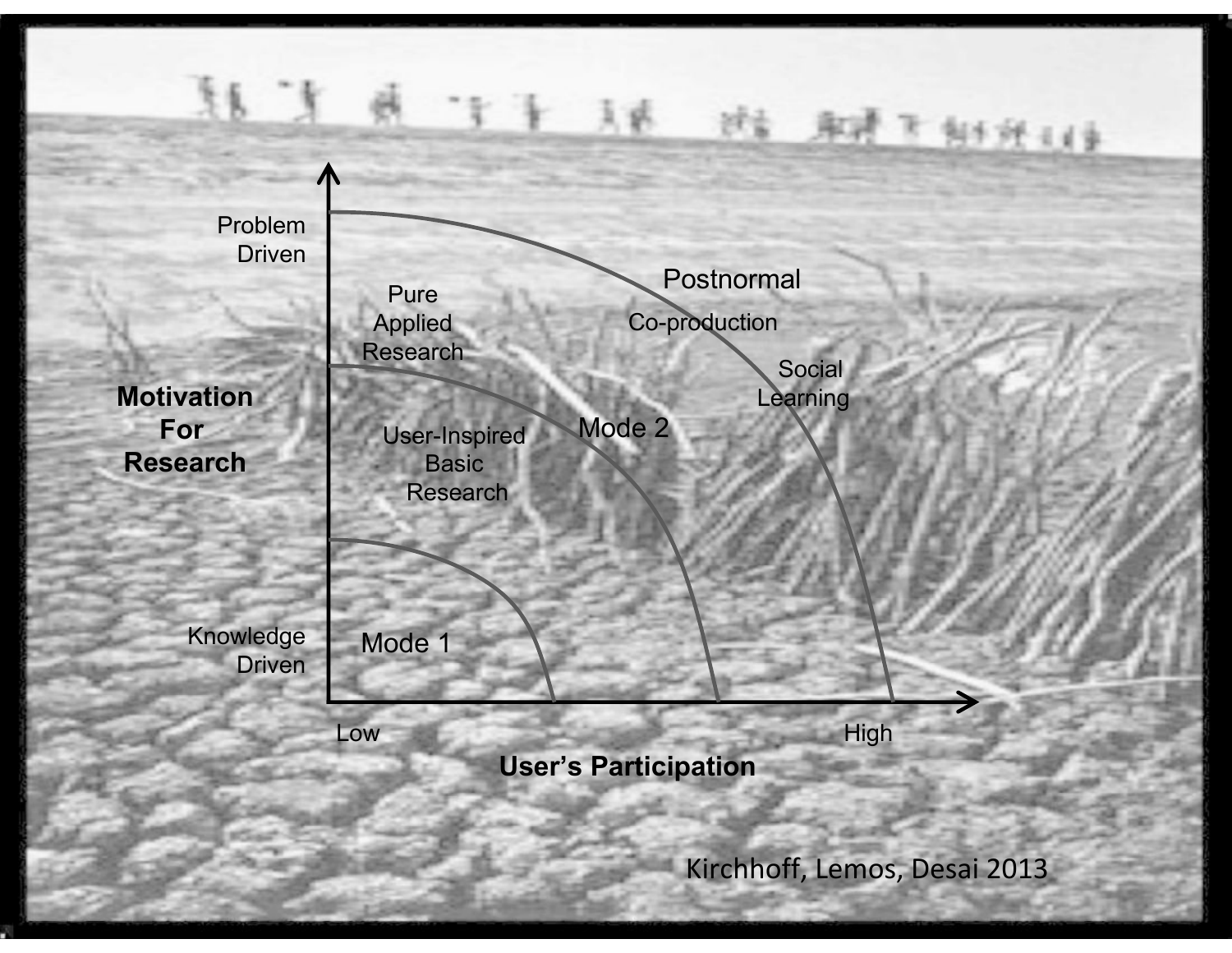## What have we learned from SCFs?

#### Table 1 | Summary of opportunities and barriers that affect usability derived from the literature.

|             | <b>Barriers identified in the literature</b>                                                                                                                                               |                                                                                                                                                                                      | Opportunities identified in the literature                                                                                                                                                                |                                                                                                                                                                                                |  |
|-------------|--------------------------------------------------------------------------------------------------------------------------------------------------------------------------------------------|--------------------------------------------------------------------------------------------------------------------------------------------------------------------------------------|-----------------------------------------------------------------------------------------------------------------------------------------------------------------------------------------------------------|------------------------------------------------------------------------------------------------------------------------------------------------------------------------------------------------|--|
| Fit         | Not accurate and reliable<br>Not credible<br>Not salient                                                                                                                                   | Nottimely<br>Not useful; not usable<br>Excessive uncertainty                                                                                                                         | Accurate and reliable<br>Credible<br>Salient                                                                                                                                                              | Timely<br>Useful; usable                                                                                                                                                                       |  |
| Interplay   | Professional background<br>Previous negative experience<br>Value routine, established<br>practices, local knowledge<br>Low or no perceived risk<br>Difficulty incorporating<br>information | Insufficient technical capacity (for<br>example lack of models)<br>Culture of risk aversion<br>Insufficient human or financial<br>capacity<br>Legal or similar<br>Lack of discretion | Previous positive experience<br>Threat of public outcry; public<br>pressure<br>Perception of climate<br>vulnerability<br>Sufficient human or technical<br>capacity<br>More flexible decision<br>framework | Technocratic insulation<br>Water scarcity<br>In-house expertise<br>Triggering event/crisis (drought,<br>El Niño and so on)<br>Organizational incentives<br>Value research; information seeking |  |
| Interaction | Not legitimate<br>One-way communication                                                                                                                                                    | Infrequent interaction<br>End-user relationship                                                                                                                                      | Legitimate<br>Two-way communication<br>Iterative                                                                                                                                                          | Trust<br>Long-term relationship<br>Co-production                                                                                                                                               |  |

Lemos, Kirchhoff, Ramparasad, 2012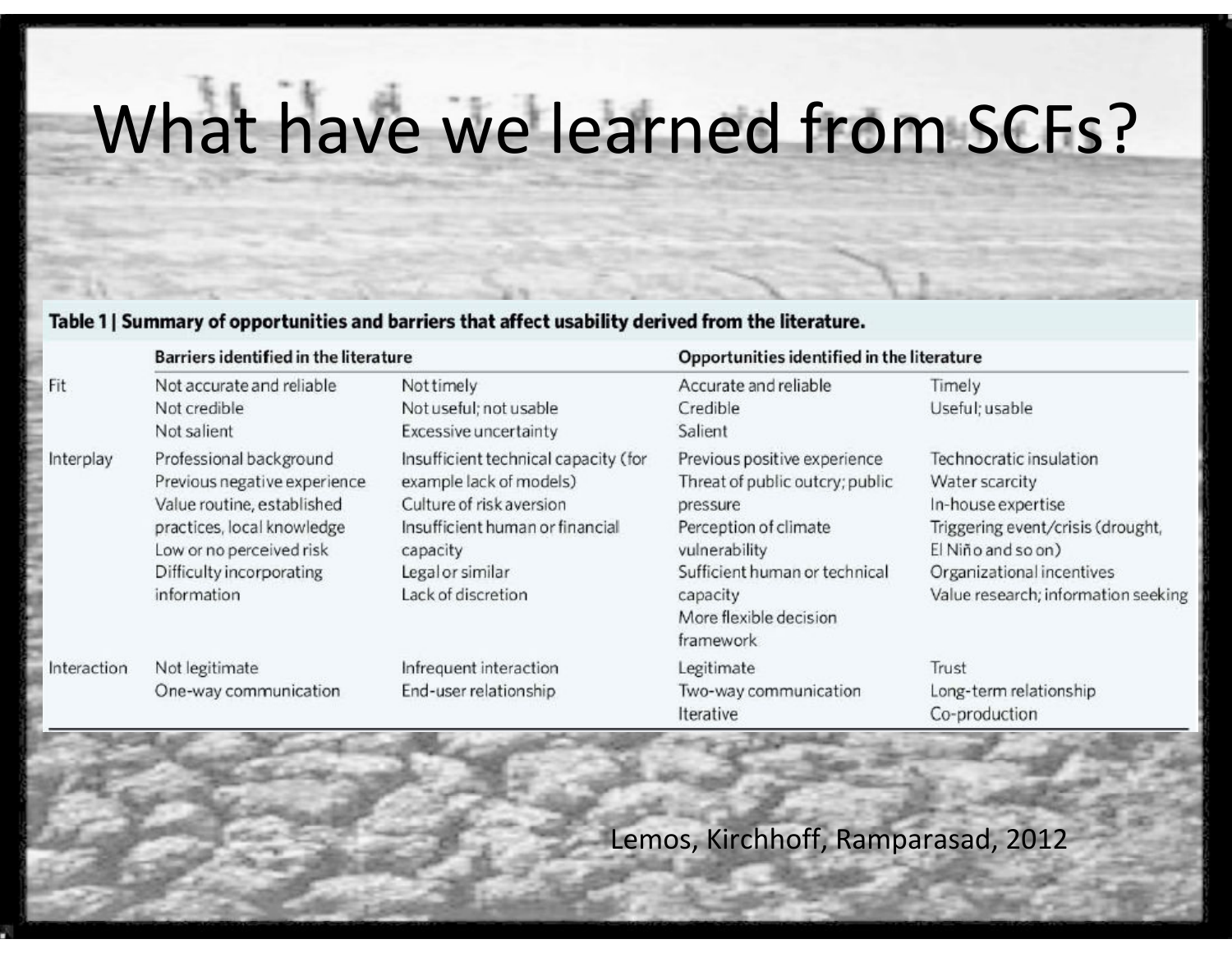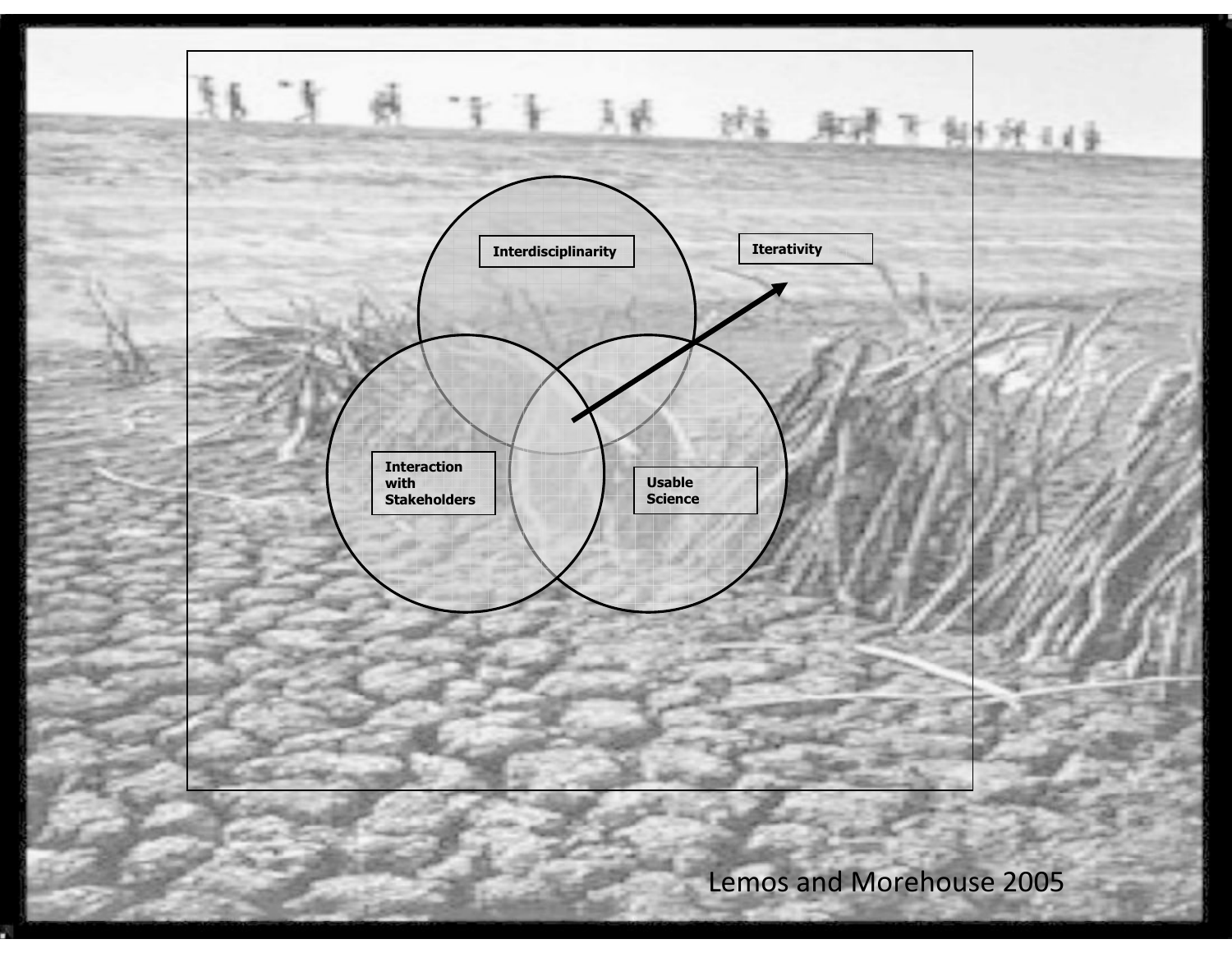#### Figure 1



Interaction with stakeholders allows knowledge producers to better understand potential users' needs and incorporate such needs in their research goals

Knowledge produced is more likely to fit users' perception of relevance and legitimacy. It is also more likely to be accessible to stakeholders

Stakeholders are more likely to use knowledge, evaluate it and provide producers with feedback. Knowledge is more likely to positively affect policy outcome and process which in turn will encourage further interactive research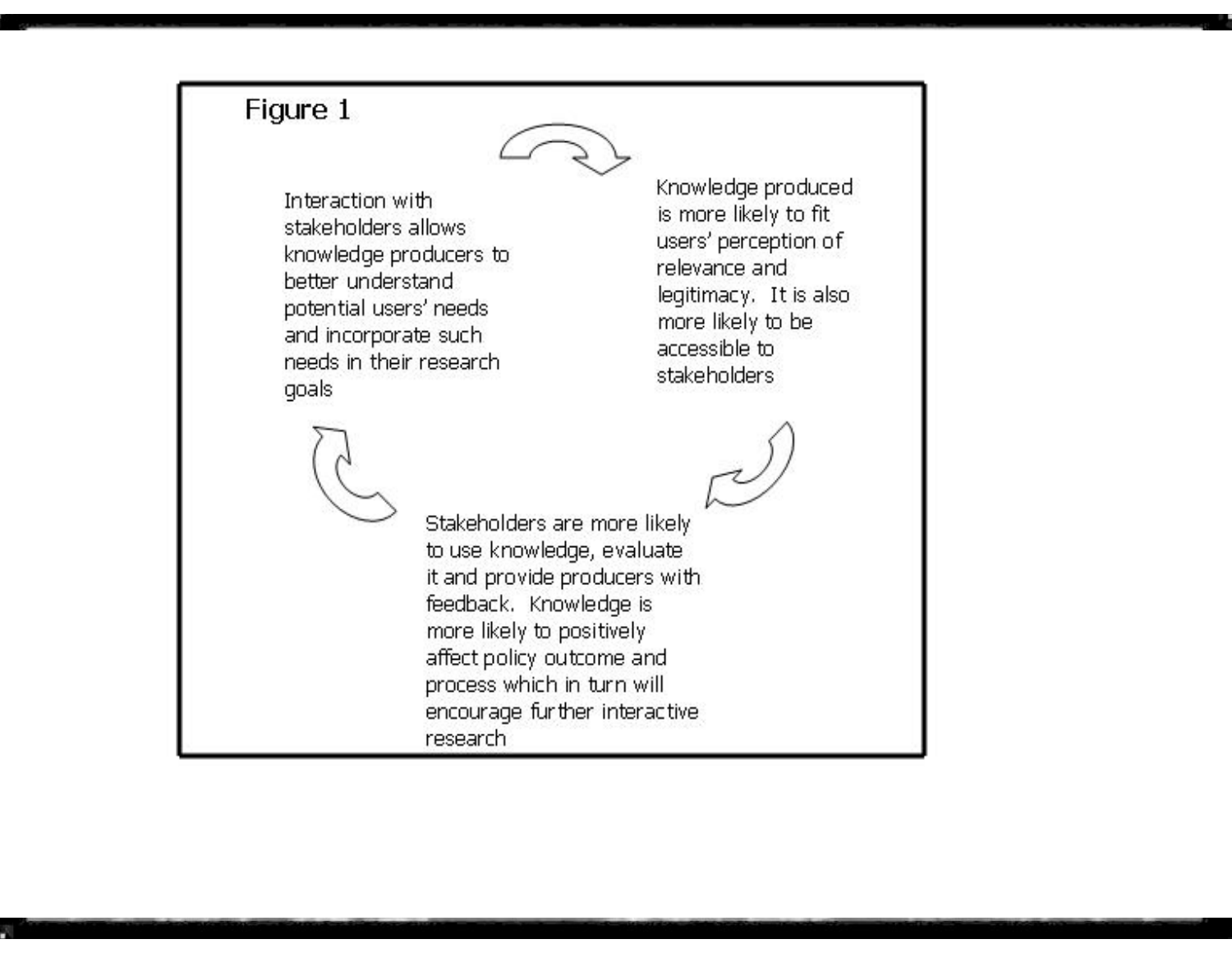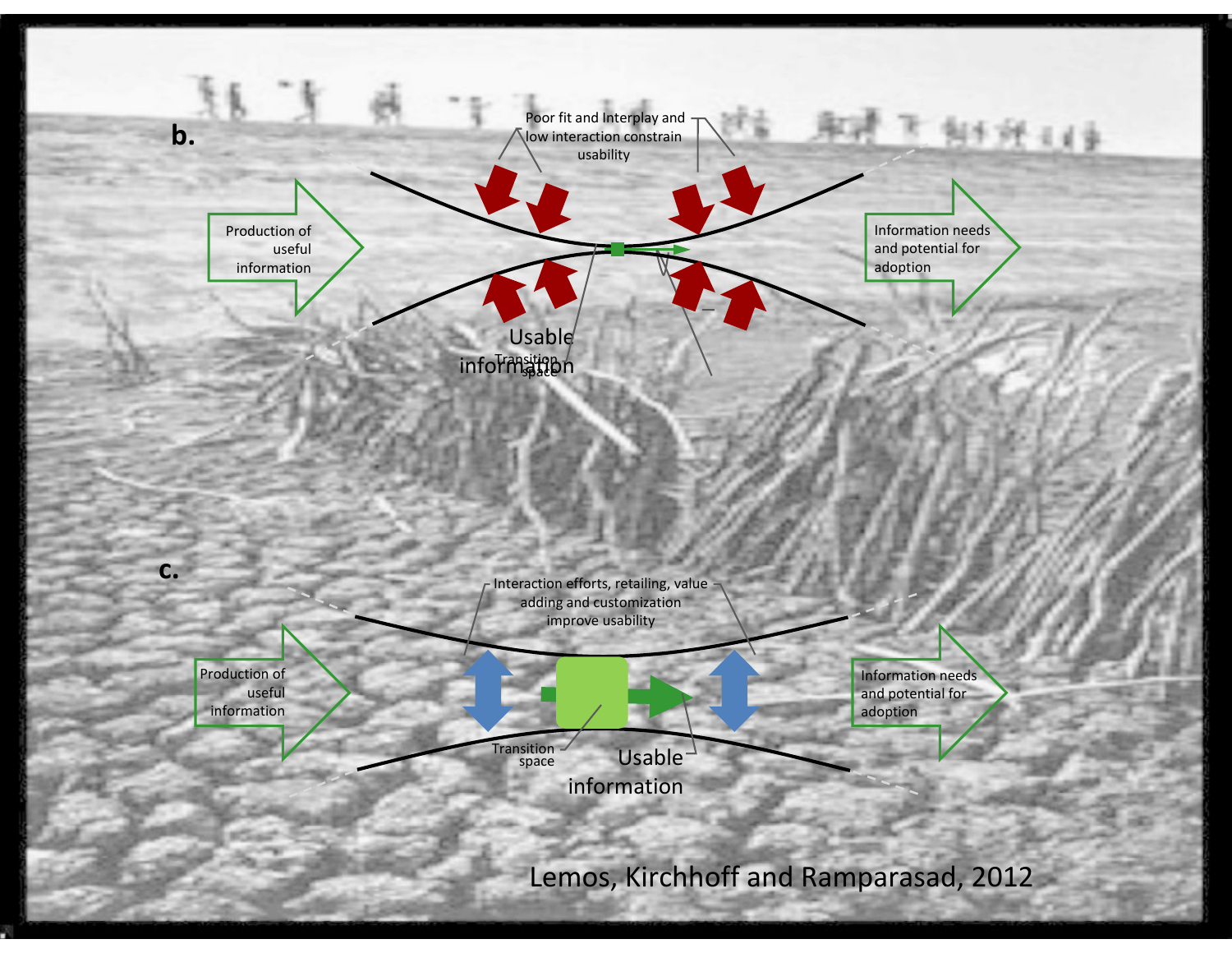#### Mandate, Desire to Comply

Willing, Riskmotivated, Info-**Seekers** 

**IDK climate change**<br> **IDK climate change**<br> **ISPN CREAMPLE SECTORS**<br>
Groups All Users

**Sectors** 

**Groups** 

**b**

#### **US RISAs**

Individuals

**a**

More tailoring, customizationMore interaction Greater diversity of informationGenerally regional to local focus

Less tailoring Less interaction Emphasis on national consistency & AccessibilityNational focus

医黄昏

Kirchhoff, Lemos, Desai 2013

**Information Production Realm**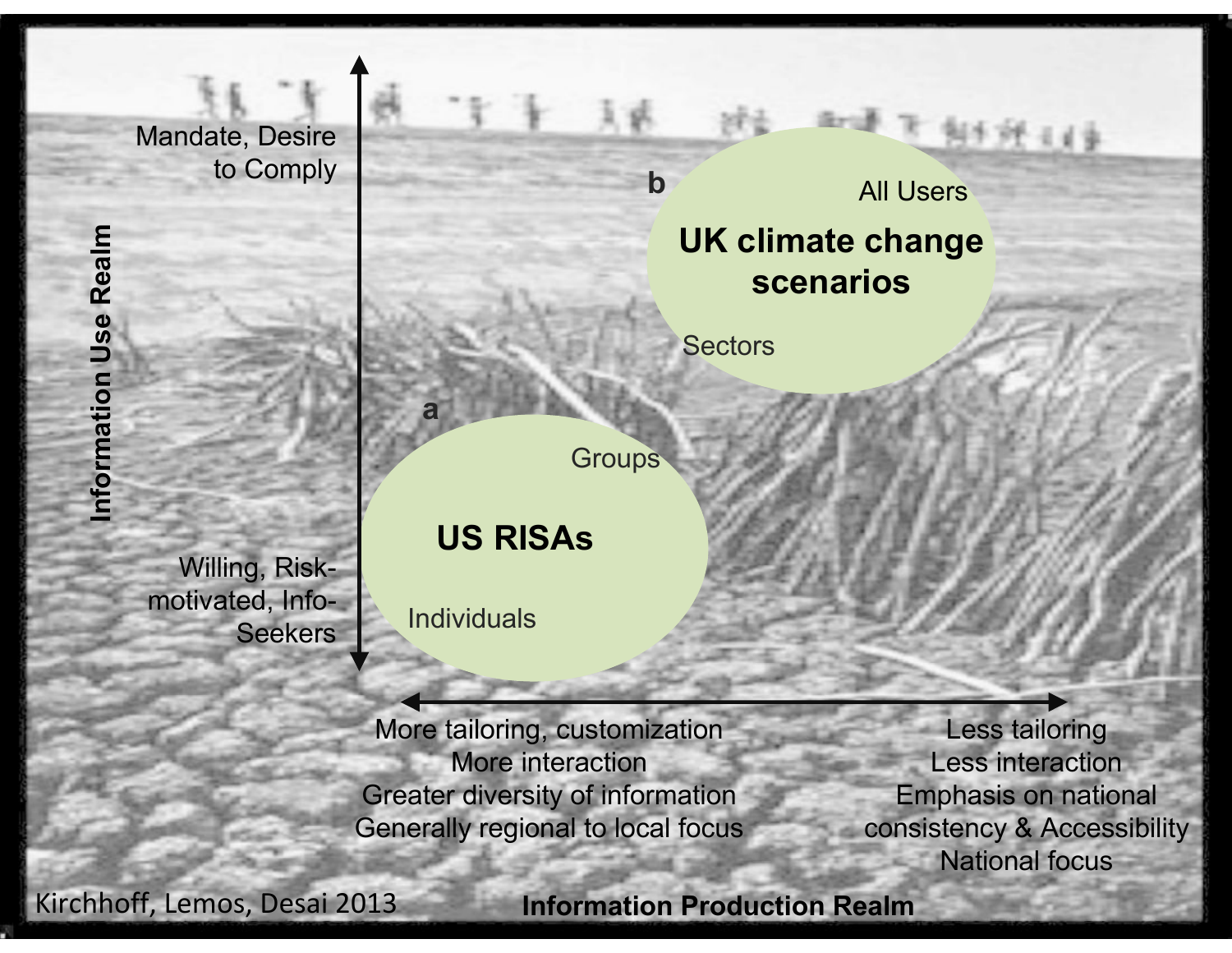### **Generic and Specific Capacities**

#### generic



specific

Ability to benefit from Specific AC may be contingent to minimum generic AC

Higher AC

generic

specific

Overreliance on cash transfers may crowd out other solutions, result in rigidity (lock in) and complacency

Lower AC

Lemos et al. 2013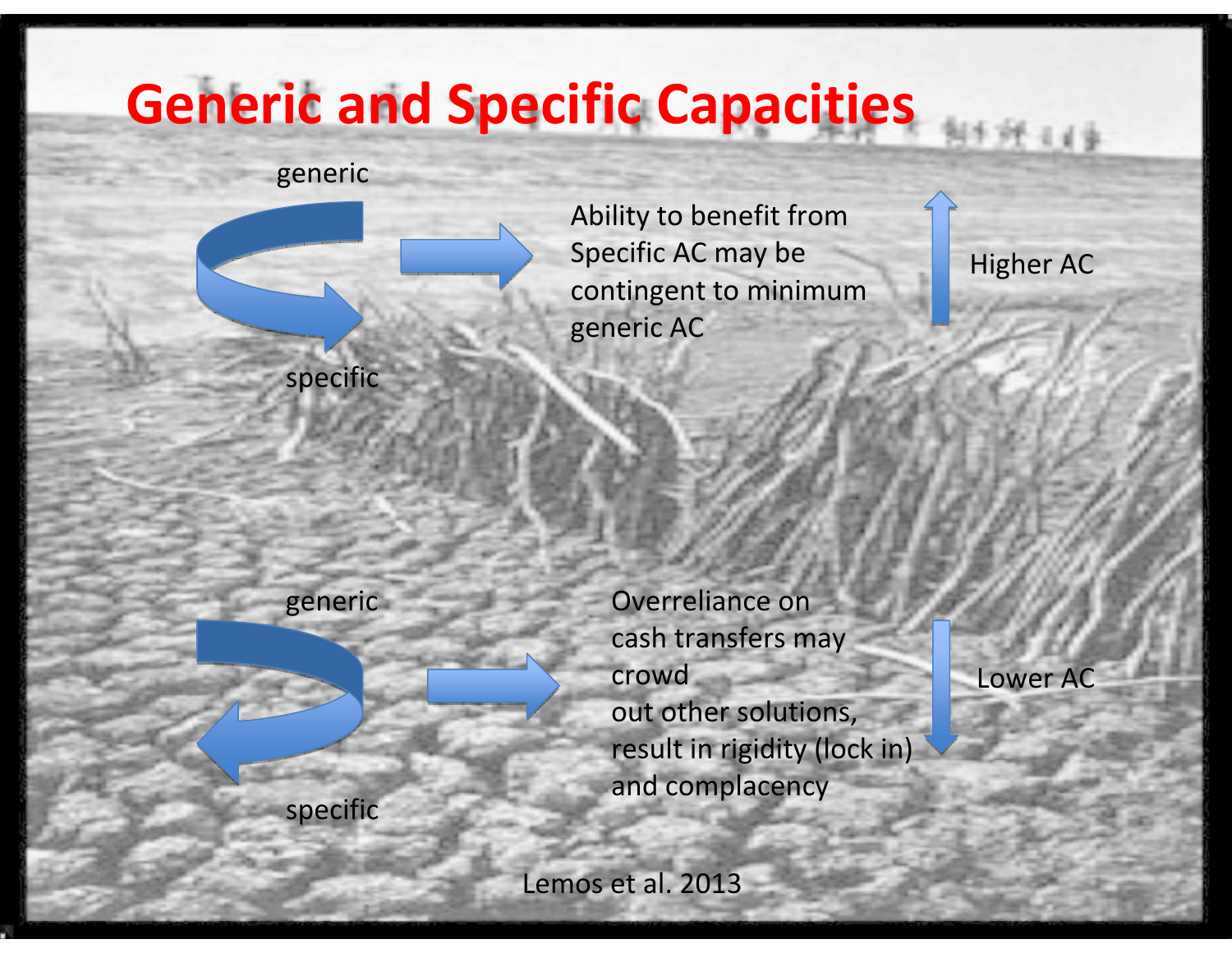## **Vicious cycle**

**Drought affects** vulnerable rural dwellers who then depend on state sponsored risk management programs to survive

**Politicians exchange** placement in these programs (e.g. work fronts, carros pipa, etc.) for votes

Politicians, dependent on clientelism to survive politically, have little incentive to build AC and poor dwellers remain vulnerable.

**Because these** programs address only the symptoms and not the causes of vulnerability, they fail to build long term resilience

Lemos <sup>2007</sup>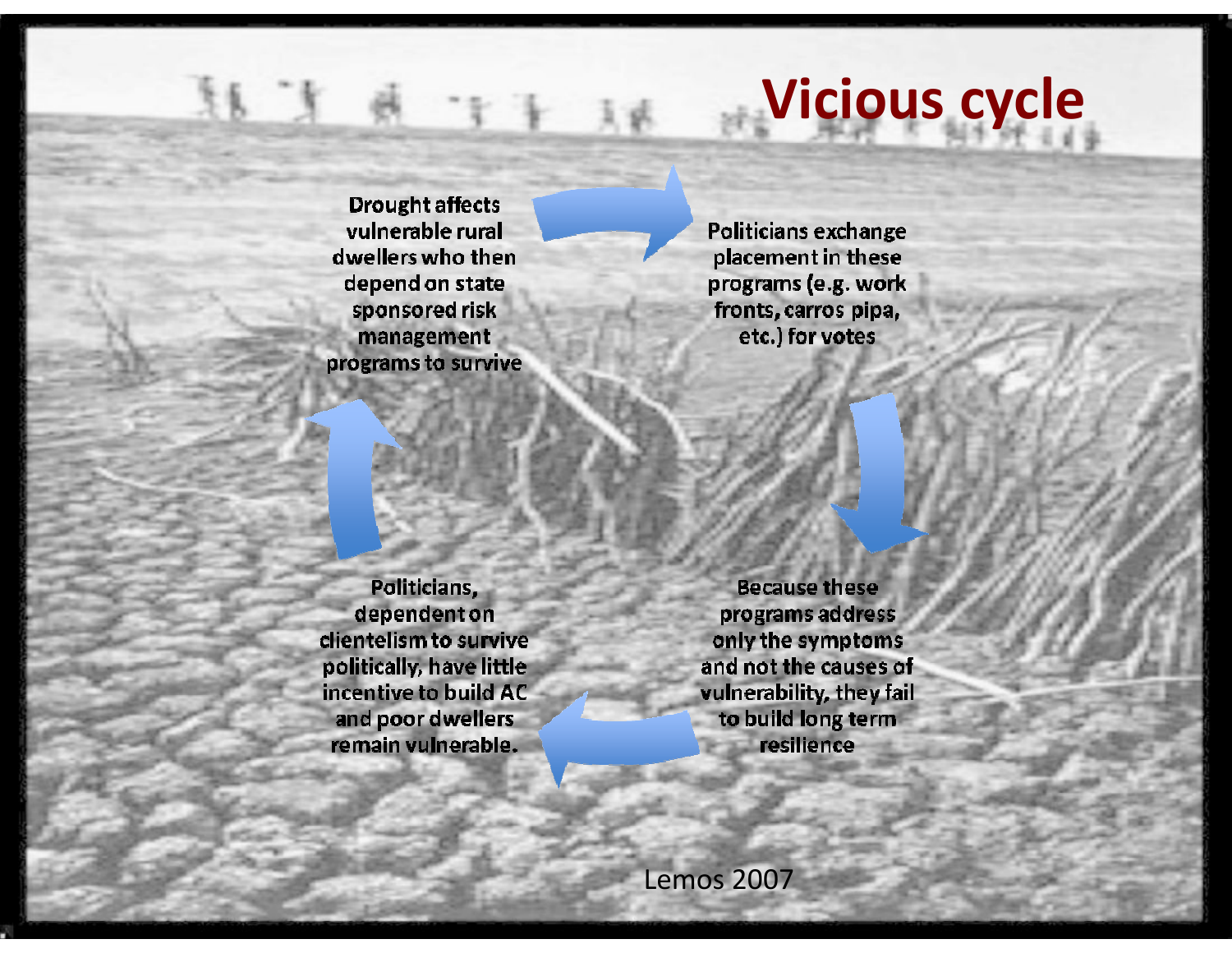### **Virtuous Cycle**

一天天空

increased ability to take advantage of risk management programs

participatory, inclusionary and democratic risk management

increased adaptive capacity

empowerment of local **communities** and decisionmakers

Political reform: erosion of entrenched clientelism

Lemos <sup>2007</sup>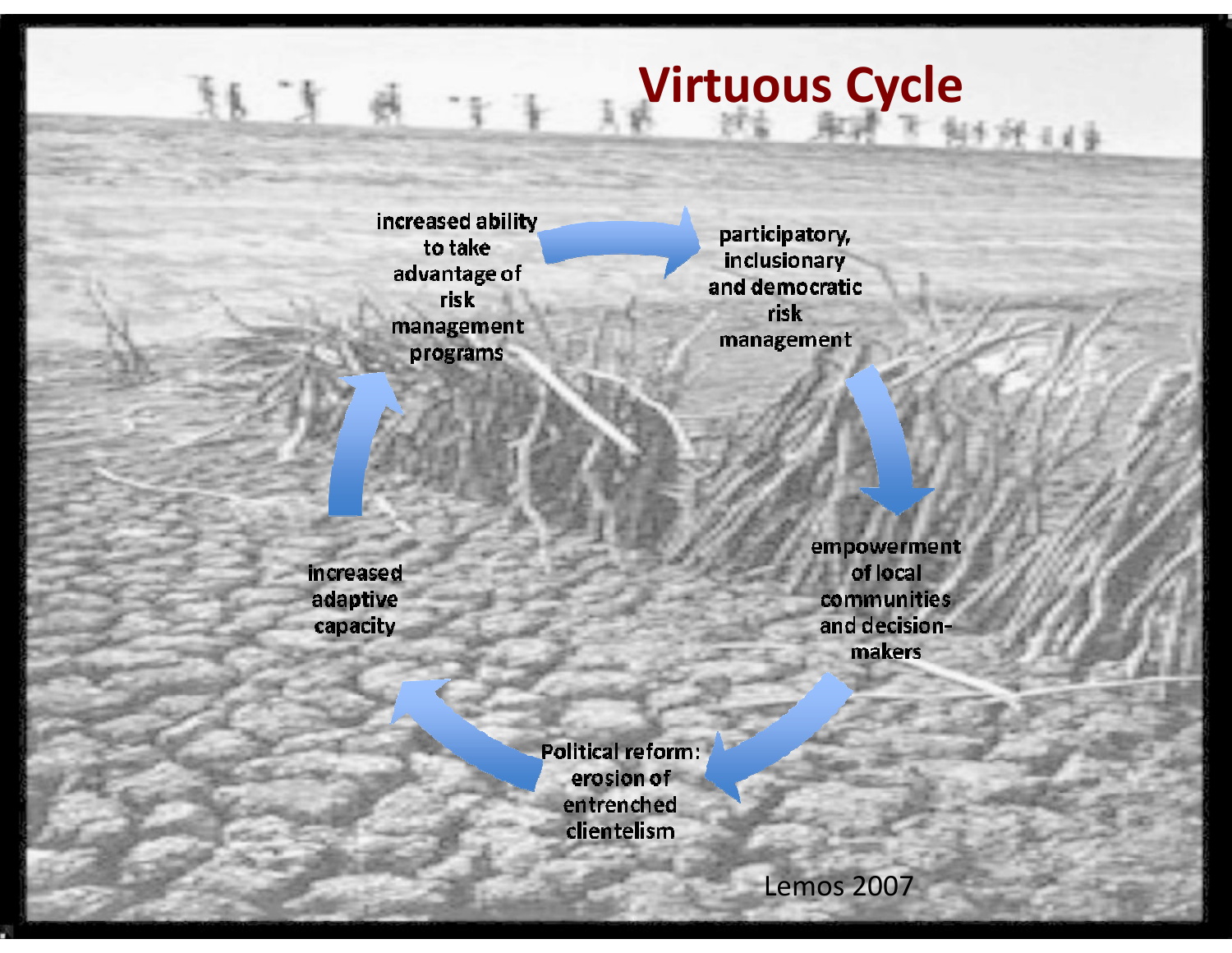## **NE Brazil: Relative Importance of different interventions**

• Generic: interventions to address structural deficit (income, education, health, safety, political access, etc.)

• Specific: risk management to address specific climate-related stressors (drought response, disaster relief, climate information, infrastructure, etc)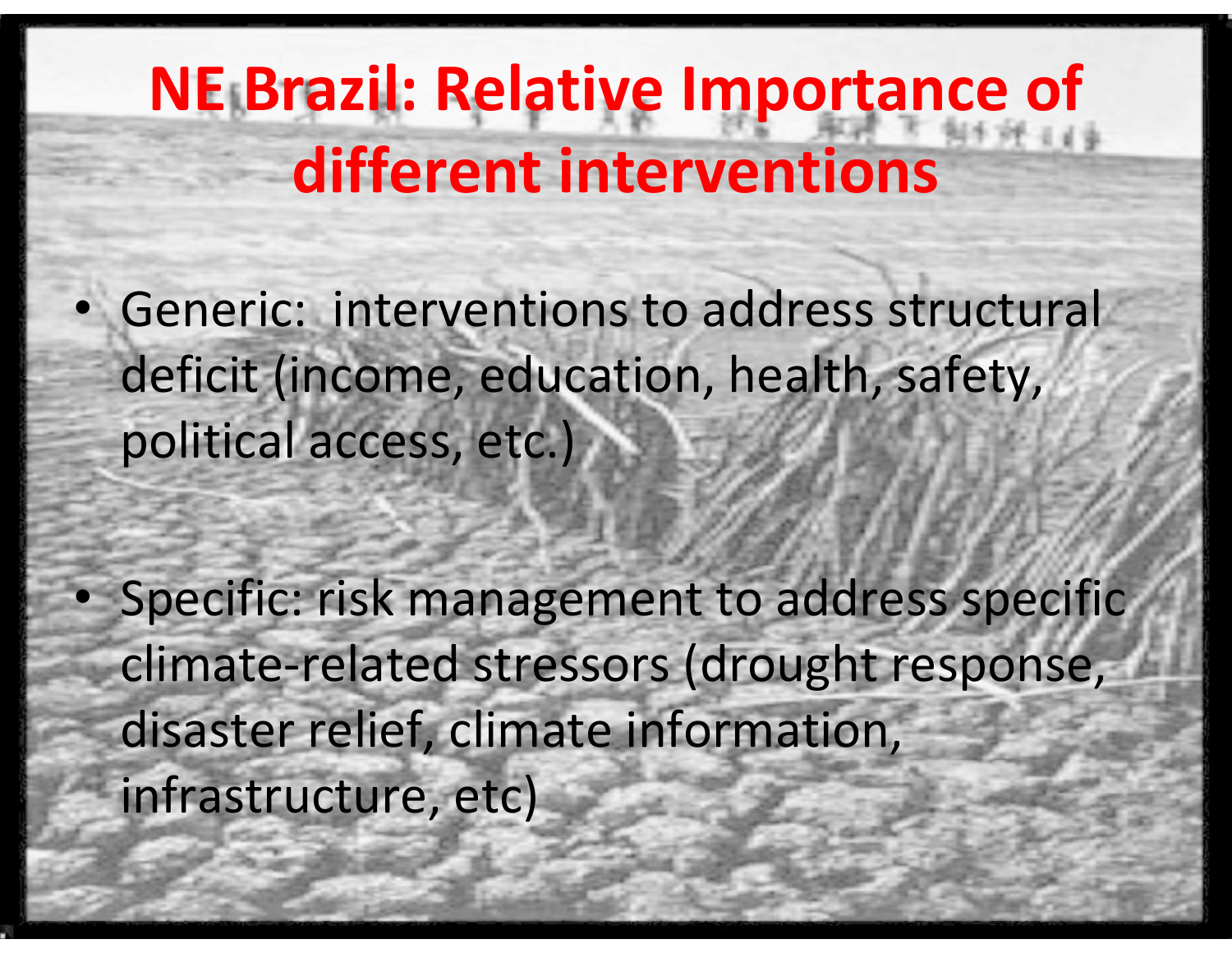# **CLIMATE KNOWLEDGE IN MOTION: NE BRAZIL**

十球

球 新

下射线线束

美島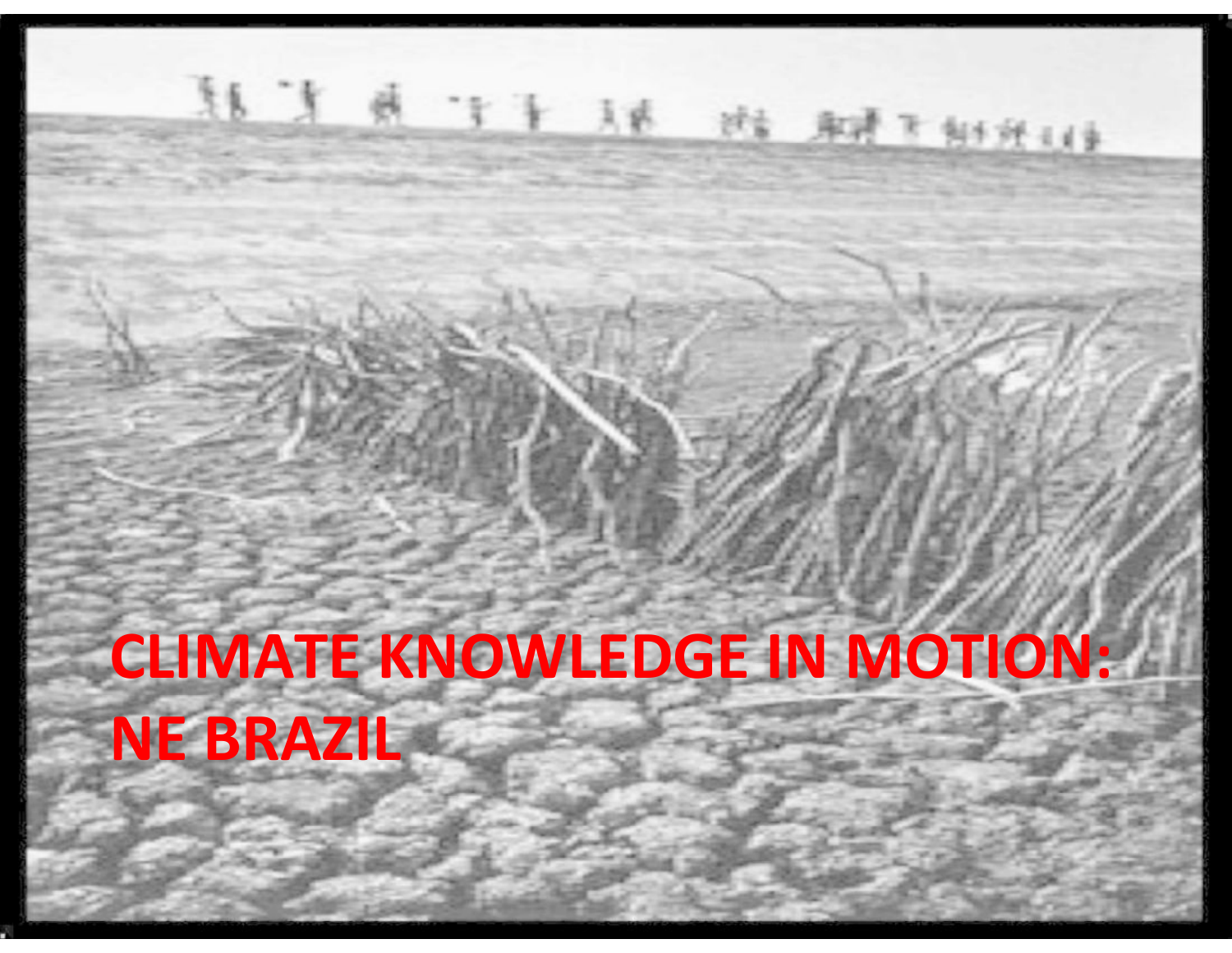### **Knowledge (SGK), governance and Adaptive Capacity**

### **More knowledge**



#### **Better decisions**

**knowledge is available, accessible, and equitably distributed**



**System more adaptive**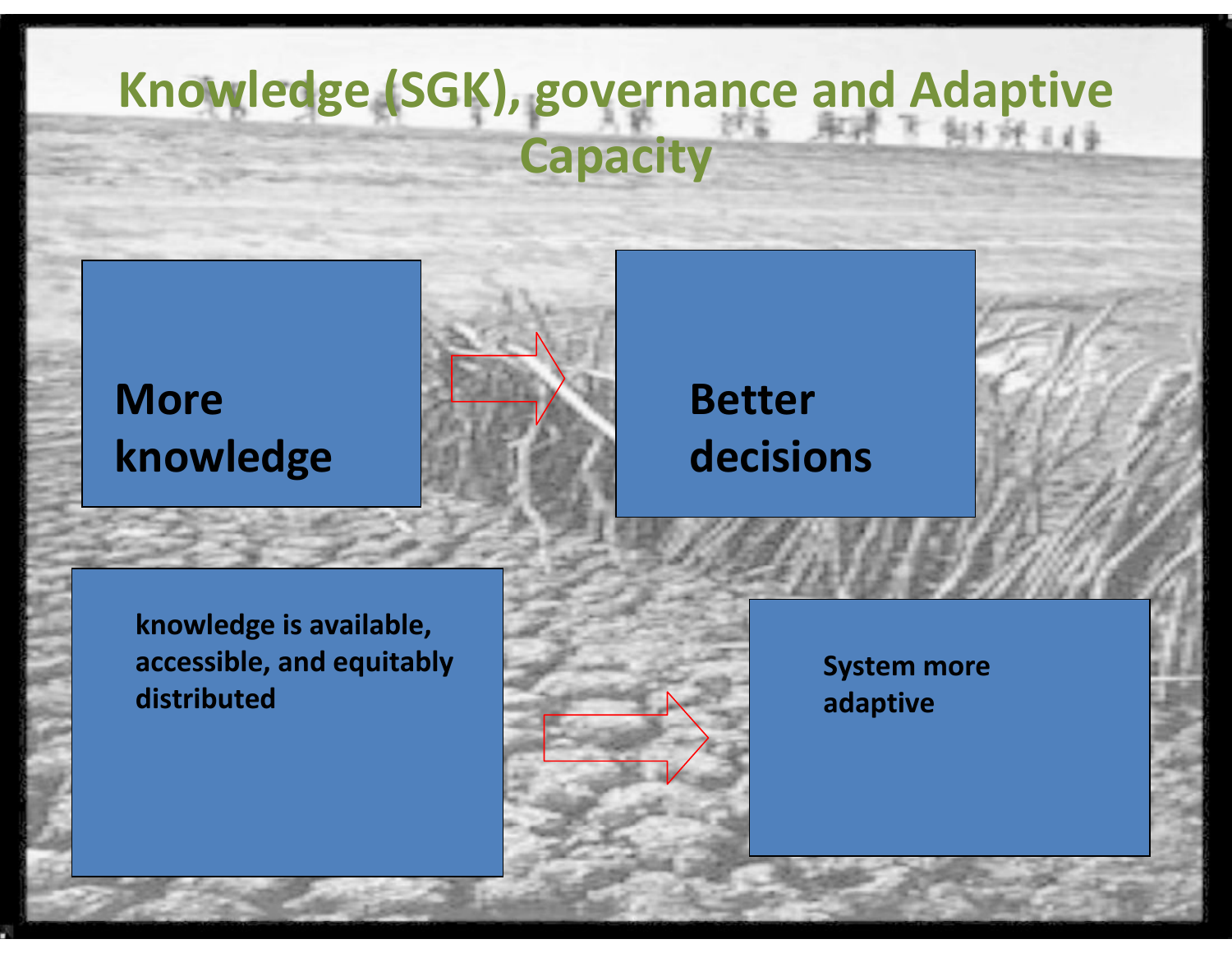#### **STATE**

**Co-governance** Eg. CBNRM; forests fisheries, water

**Public-private partnerships** Eg. Concessionary arrangements, mining, forestry

**COMMUNITY**

**MARKET**

**Social-Private Partnerships** Eg. Payment for ecossystem services, carbon sequestration, ecoturism

Lemos and Agrawal 2006

经过量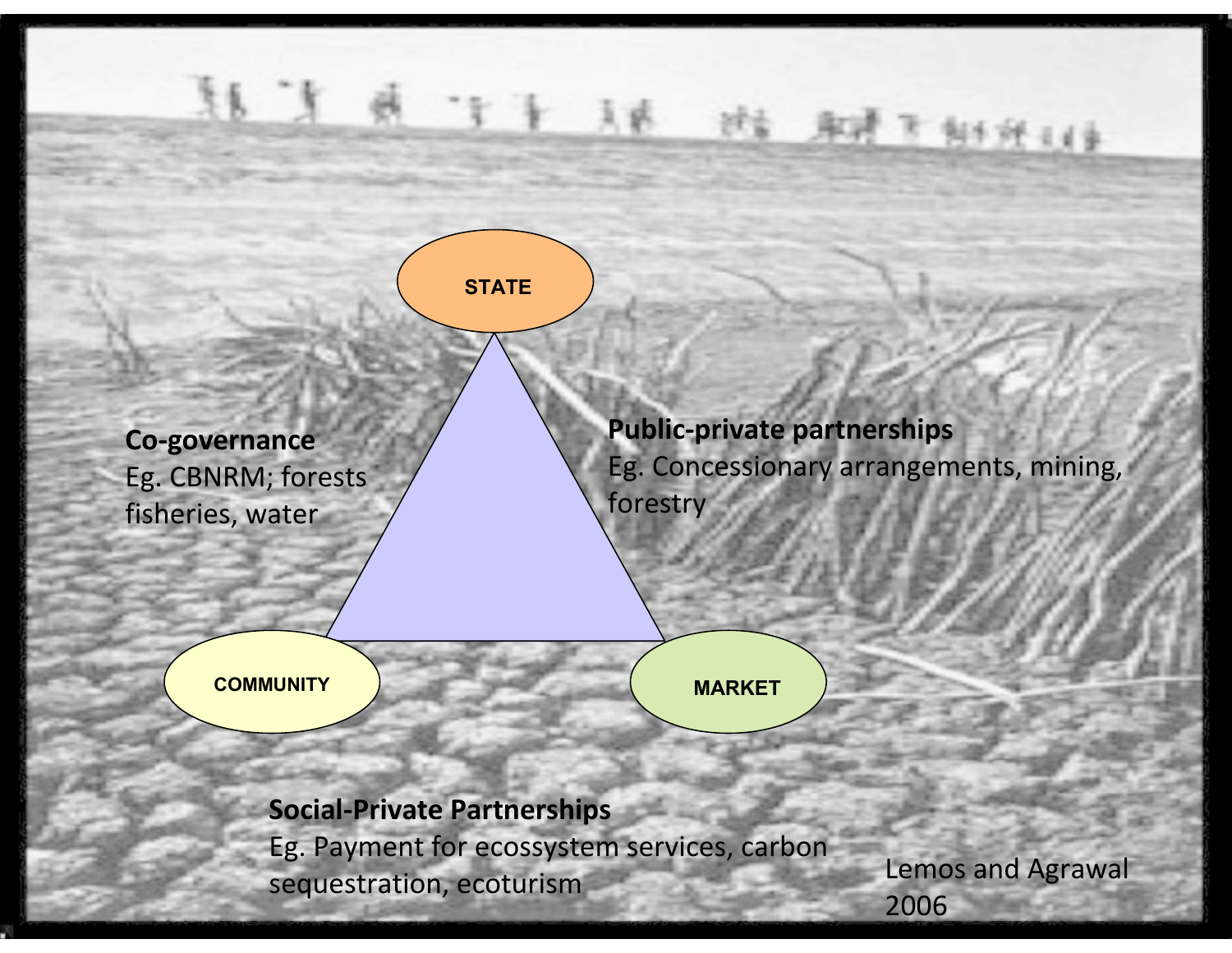## **Unpacking the role of technical knowledge: Equity issues, trade-offs**

- Unequal access may harm the most vulnerable
- Communication and dissemination constraints persist
- –Opportunity costs
- How does knowledge relate to other determinants of adaptive capacity?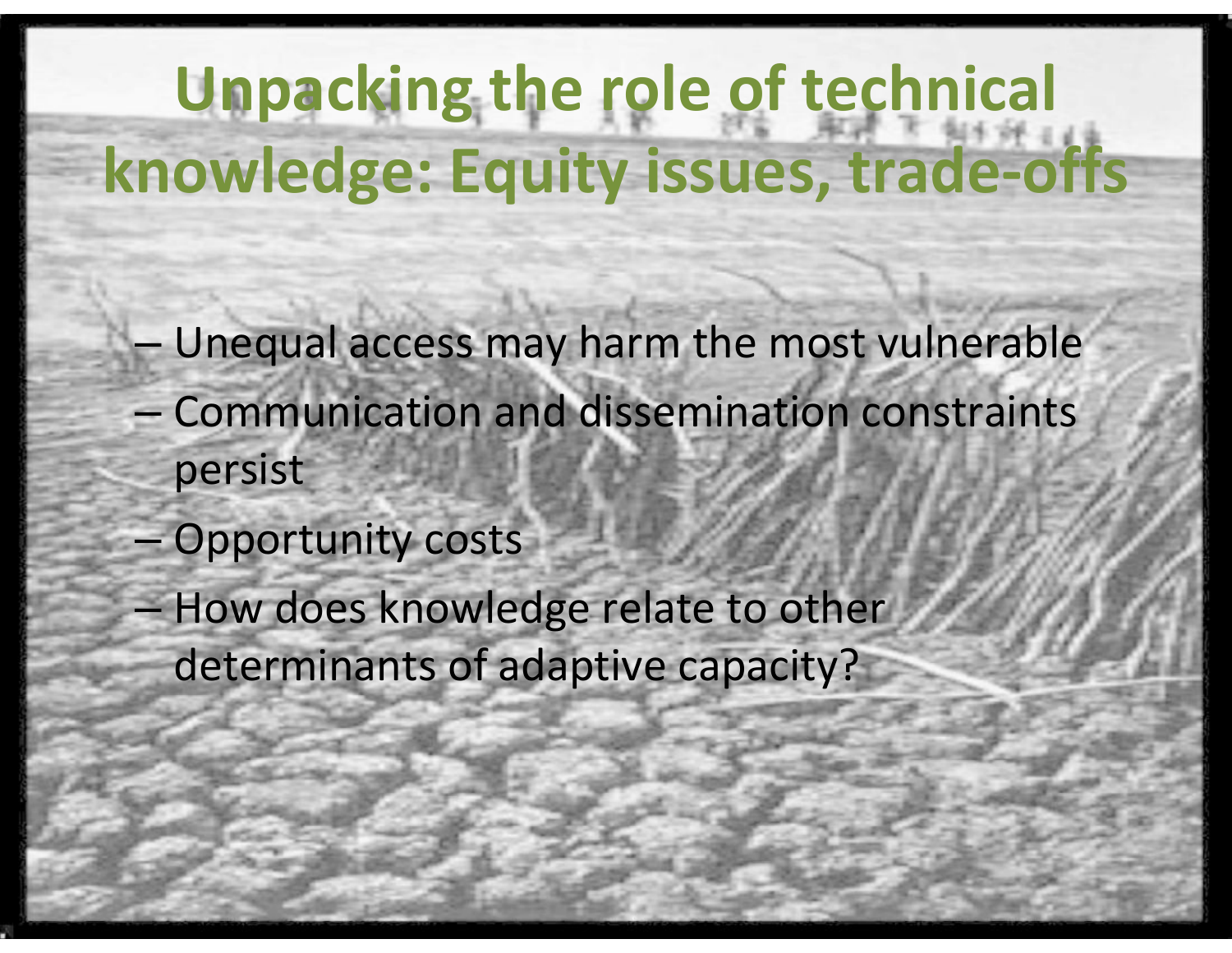|                        | Relevance                               |                                                  |                              |                              |                               |
|------------------------|-----------------------------------------|--------------------------------------------------|------------------------------|------------------------------|-------------------------------|
|                        | of<br>climate<br>info<br>$(score 1-10)$ | <b>Tech</b><br>info makes<br>decisions<br>easier | Unequal<br>tech<br>knowledge | Unequal<br>economic<br>power | Unequal<br>political<br>power |
| <b>CEIVAP</b>          | 7.6                                     | 100.0                                            | 64.4                         | 52.5                         | 57.6                          |
| Itajaí                 | 7.1                                     | 93.1                                             | 75.9                         | 34.5                         | 67.2                          |
| <b>Alto Tietê</b>      | 6.5                                     | 80.0                                             | 83.3                         | 40.0                         | 60.0                          |
| Araçuaí                | 6.8                                     | 100.0                                            | 78.6                         | 35.7                         | 50.0                          |
| <b>Velhas</b>          | 6.9                                     | 87.5                                             | 82.6                         | 37.5                         | 41.7                          |
| Pará                   | 7.1                                     | 92.0                                             | 69.2                         | 23.1                         | 50.0                          |
| Pirapama               | 7.2                                     | 94.1                                             | 88.2                         | 52.9                         | 47.1                          |
| <b>Sapucaí Mirim</b>   | 5.9                                     | 91.3                                             | 60.9                         | 26.1                         | 65.2                          |
| <b>Litoral Norte</b>   | 6.9                                     | 88.2                                             | 44.1                         | 14.7                         | 33.3                          |
| <b>Baixo Jaguaribe</b> | 7.8                                     | 93.1                                             | 79.3                         | 27.6                         | 62.1                          |
| Paracatu               | 7.1                                     | 87.5                                             | 37.5                         | 31.3                         | 31.3                          |
| Lagoa da Conceição     | 5.9                                     | 83.3                                             | 88.0                         | 24.0                         | 54.2                          |
| Gravataí               | 7.5                                     | 100.0                                            | 66.7                         | 11.1                         | 44.4                          |
| <b>Santa Maria</b>     | 8.0                                     | 96.6                                             | 72.4                         | 31.0                         | 27.6                          |
| Piracicaba             | 7.3                                     | 88.2                                             | 35.3                         | 52.9                         | 52.9                          |
| Tibagi                 | 6.8                                     | 96.7                                             | 61.3                         | 35.5                         | 77.4                          |
| Itapicuru              | 8.2                                     | 96.0                                             | 64.0                         | 32.0                         | 20.0                          |
| Lagos de São João      | 6.8                                     | 100.0                                            | 43.8                         | 6.3                          | 43.8                          |
| <b>Total</b>           | 7.1                                     | 92.9                                             | 67.5                         | 32.6                         | 51.4                          |

**Lemons** 

et al. 2010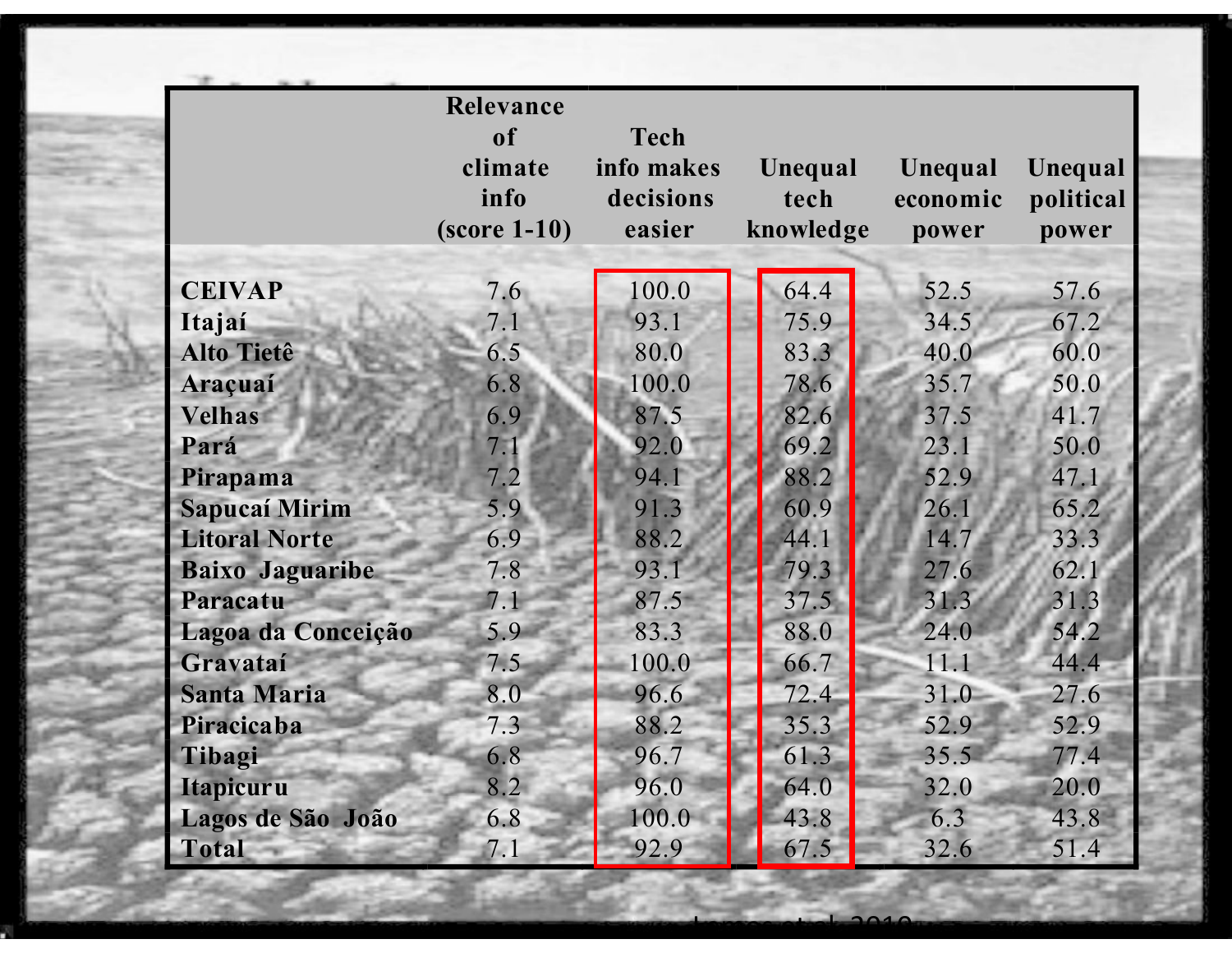| Governance/<br>democracy<br>Knowledge | <b>High</b>                             | Low                               |
|---------------------------------------|-----------------------------------------|-----------------------------------|
| <b>High</b>                           | Higher levels of<br>adaptive capacity   | Technocratic<br><b>Insulation</b> |
| Low                                   | Potential for ill<br>informed decisions | Maladaptation                     |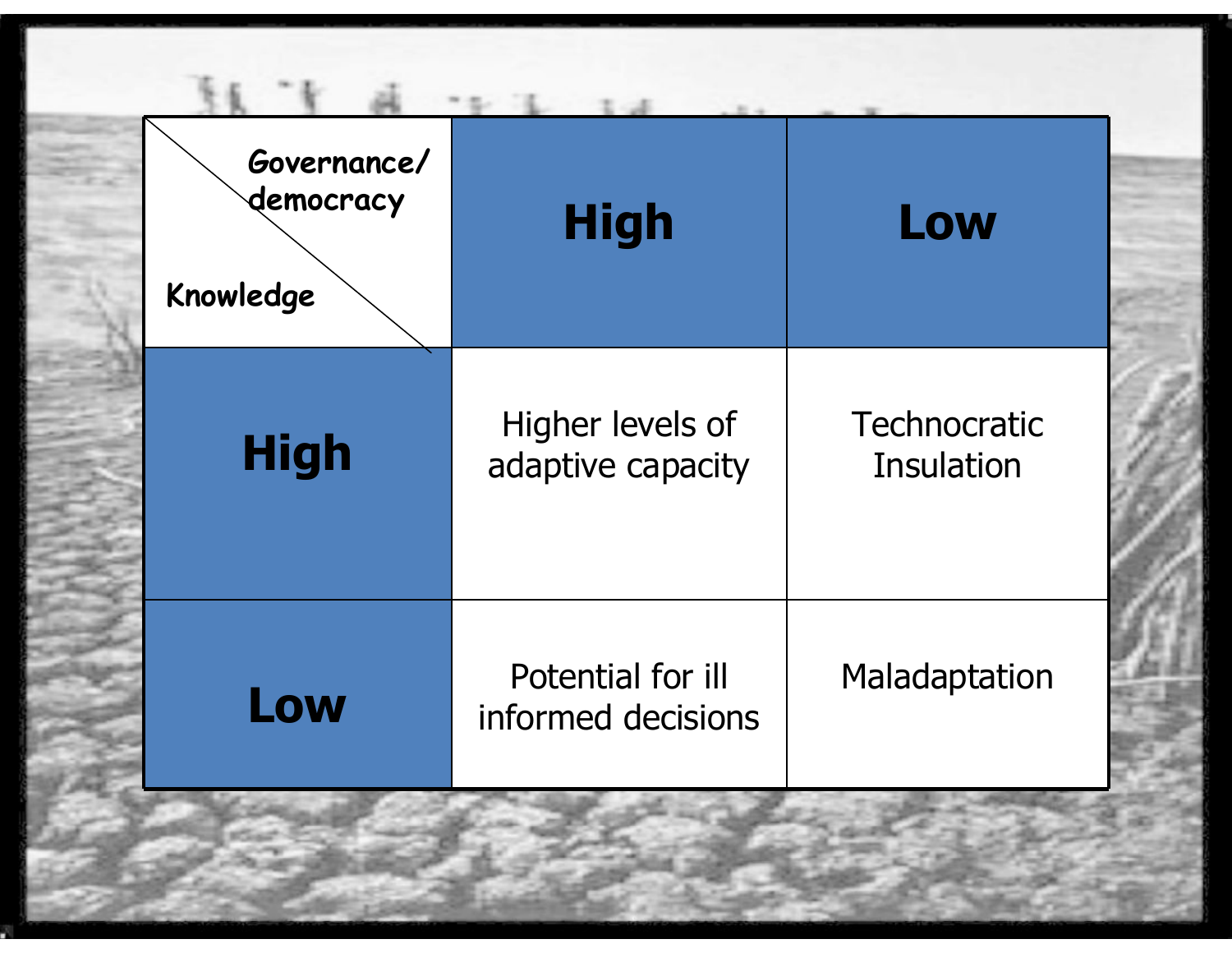### **Water management, Knowledge and Adaptive Capacity**

- Reservoir scenarios; illusion of relevance?
- Why does it work?
	- Role of reform-oriented técnicos, perception of "fit"
	- – Conflict between
		- » different users
		- » Ajuzante/montante
		- » Amounts of water discharged from three different reservoirs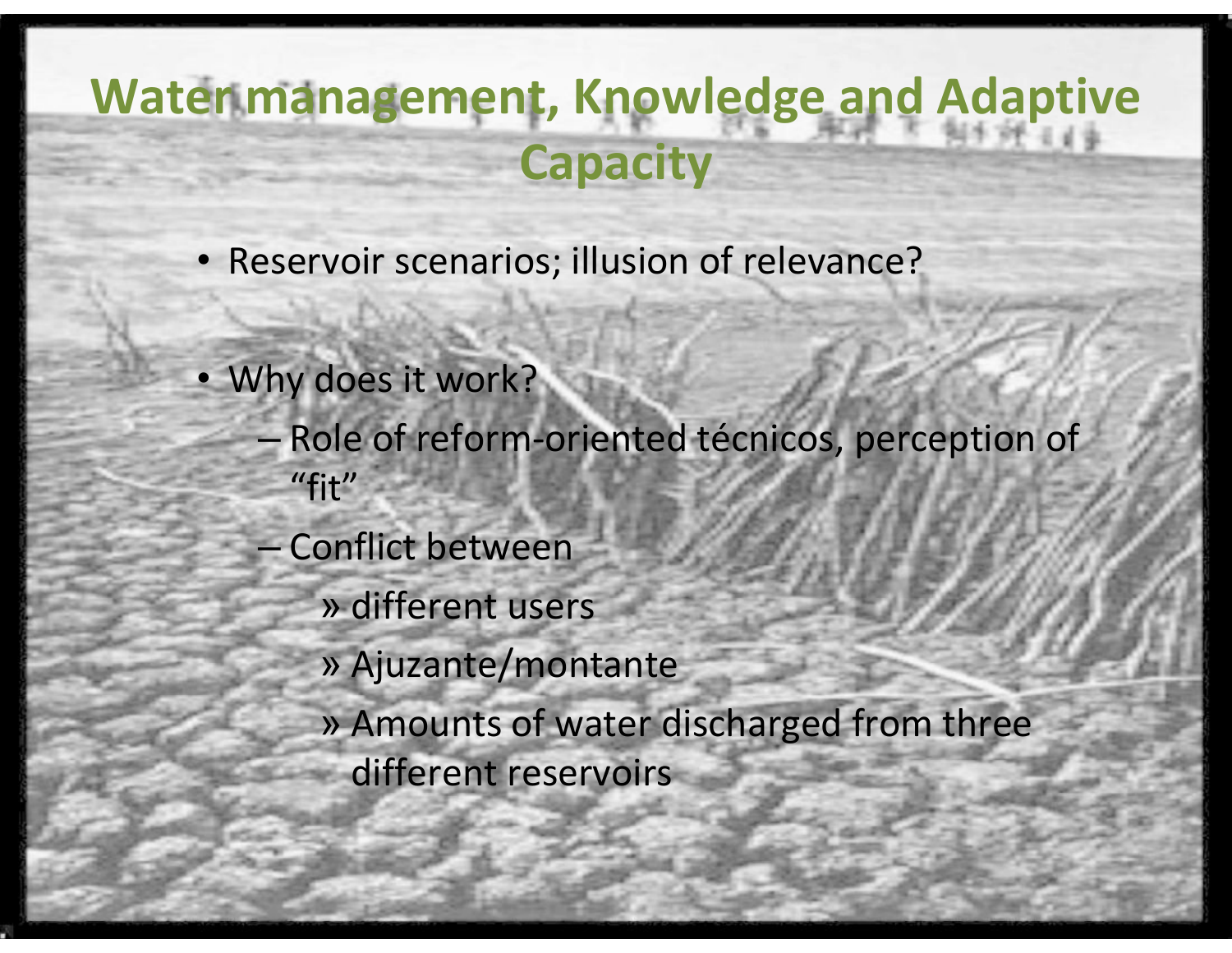## **Technical information:**

May signal increased adaptive capacity

 may allow for more participation for water users, especially elites which contributes to the continuation of traditional patterns of non-elite exclusion.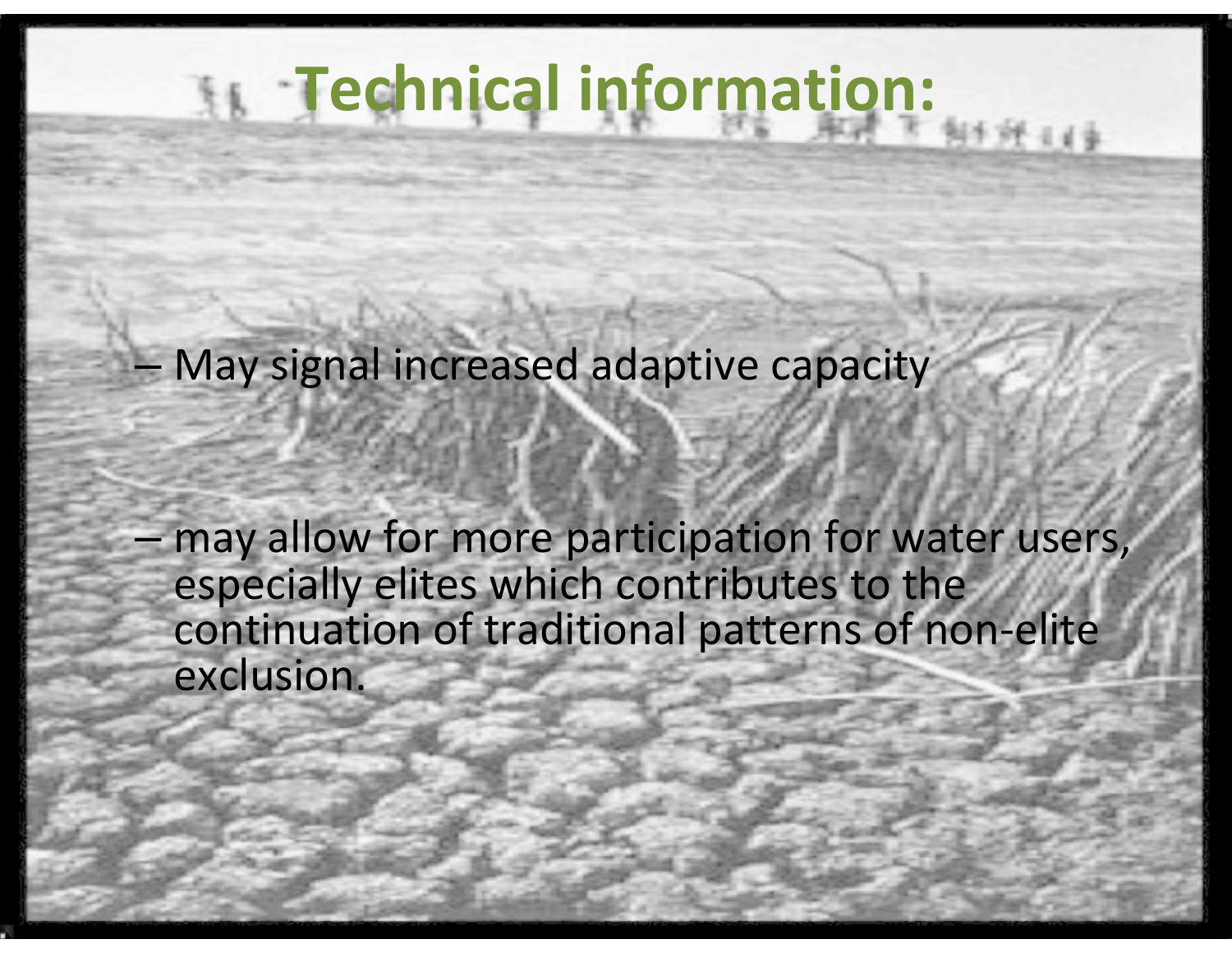# Keeps critical decisionmaking firmly in the hands of tecnicos

主主王

–

- reinforces the dominance of a technical<br>discourse in water management (advect discourse in water management (advocates for<br>the dominance of technical discourse argue<br>that considering the possibility of excessive<br>and wasteful consumption, there should be<br>limits to users' discretionary powers in the f
- Ceará case: long and steep learning curve that built administrative and policy capacity and where success is relative